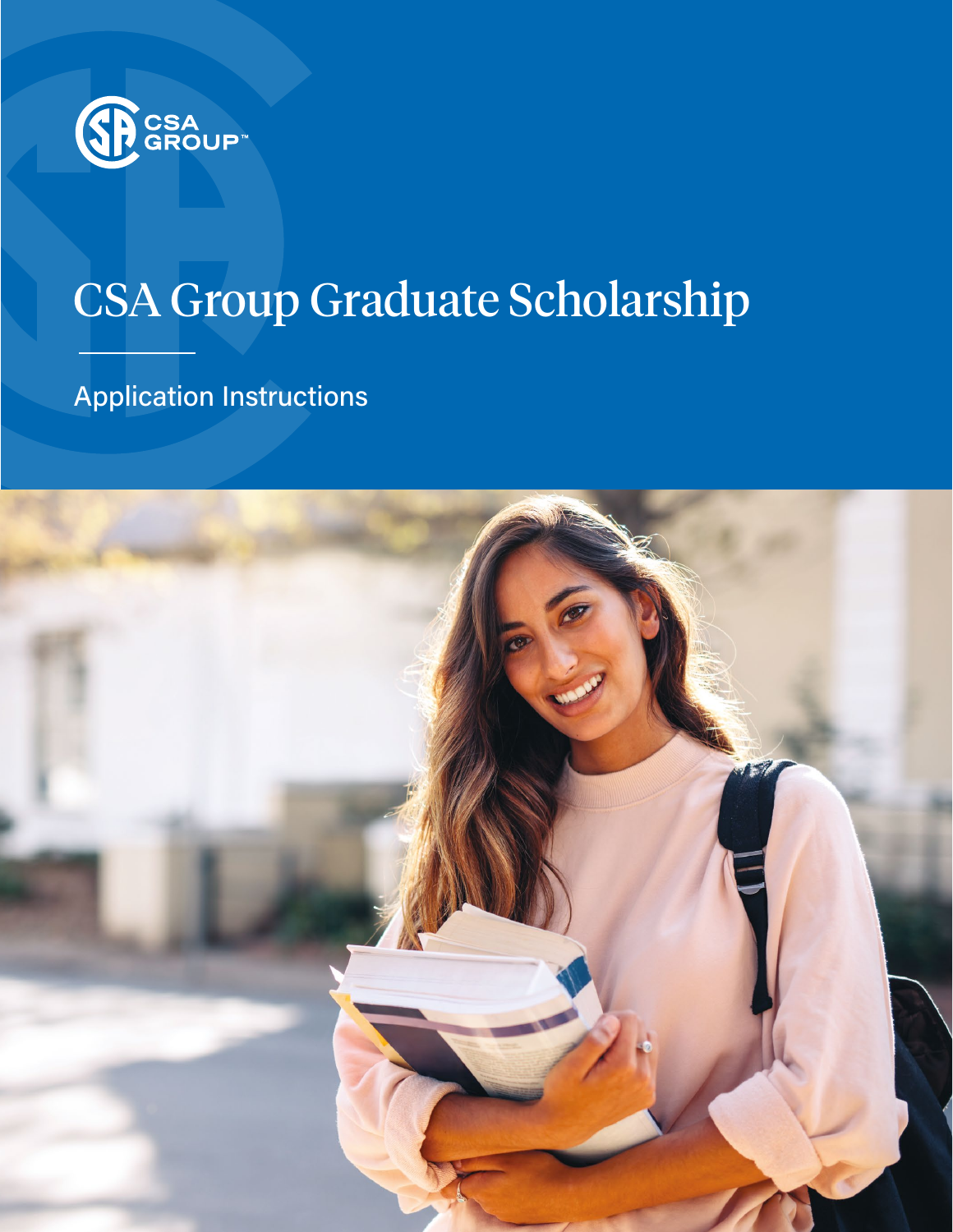## Table of Contents

| <b>About CSA Group</b>                                                                                          | $\mathbf{3}$    |
|-----------------------------------------------------------------------------------------------------------------|-----------------|
| <b>About CSA Group Standards Research</b>                                                                       | $\mathbf{3}$    |
| <b>Overview</b>                                                                                                 | 4               |
| Deadline                                                                                                        | $\overline{4}$  |
| Value and Duration                                                                                              | $\overline{4}$  |
| Eligibility 4. Alian and the set of the set of the set of the set of the set of the set of the set of the set o |                 |
| How to Apply <b>Example 20</b> How to Apply                                                                     | 4               |
| Selection Criteria 4                                                                                            |                 |
| Terms of Award                                                                                                  | 5               |
| Application Instructions - Application Form                                                                     | 5               |
| A - Personal Information                                                                                        | 5               |
| B - Immigration Status                                                                                          | 5               |
| C - Education Profile                                                                                           | 5               |
| D - Awards and Recognitions 5                                                                                   |                 |
| E - Employment Information                                                                                      | 5               |
| F - Research Contributions 5                                                                                    |                 |
| G - Standards-Related Experience                                                                                | $5\overline{)}$ |
| H - Affiliations, Memberships and Other Activities [11] Annan manuscrimum manuscrimum 5                         |                 |
| 1 - Title and Summary of Proposal and All and Summary 6                                                         |                 |
| J - Statement of Research 6                                                                                     |                 |
| K - Referee Information                                                                                         | 6               |
| L - Attachments Checklist                                                                                       |                 |
| M - Signature and Declaration                                                                                   | 6               |
| <b>Application Instructions - Additional Documents</b>                                                          | 7               |
| Proof of Canadian Citizenship, Permanent Resident, Protected Person, Student Visa<br>or Study Permit            | 7               |
| <b>Transcripts</b>                                                                                              | $\overline{7}$  |
| Supervisor Letter of Support                                                                                    | 7               |
| <b>Referee Forms</b>                                                                                            | $\overline{7}$  |

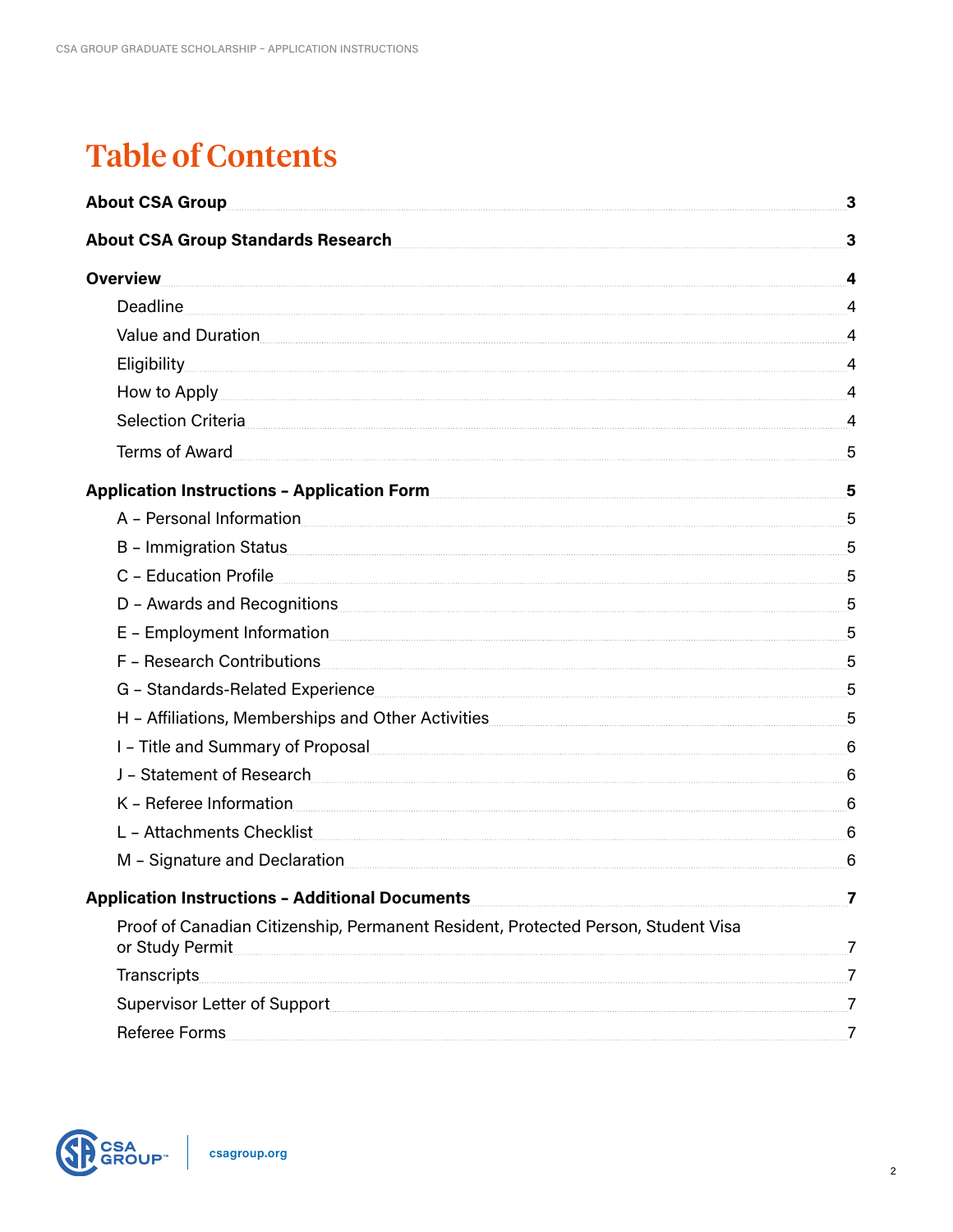<span id="page-2-0"></span>

## About CSA Group

The mission of CSA Group's Standard Development organization is to enhance the lives of Canadians through the advancement of standards in the public and private sectors.

### Not-for-Profit Standards Development

The mission of CSA Group's Standard Development organization is to enhance the lives of Canadians through the advancement of standards in the public and private sectors. We are a leader in standards research, development, education, and advocacy. The technical and management standards developed with our 10,000 members improve safety, health, the environment, and economic efficiency in Canada and beyond.

#### Global Testing, Inspection and Certification

CSA Group's global commercial subsidiaries generate funding for continued standards research and development in support of our mission. Our commercial subsidiaries provide expert testing, inspection, and certification services that enable manufacturers to demonstrate that their products are in compliance with applicable safety, environmental, and operating performance standards for markets around the world. We offer deep expertise and industry-leading service delivery across a wide range of current and emerging technologies.

## About CSA Group Standards Research

Our research helps us better understand our changing world so we can continue to adapt and thrive. We support and conduct research in new and emerging areas that have the potential to impact the world around us. Findings and recommendations from this research inform the development of future standards solutions, provide interim guidance to industries on the development and adoption of new technologies, and help to demonstrate our ongoing commitment to building a better, safer, more sustainable world.

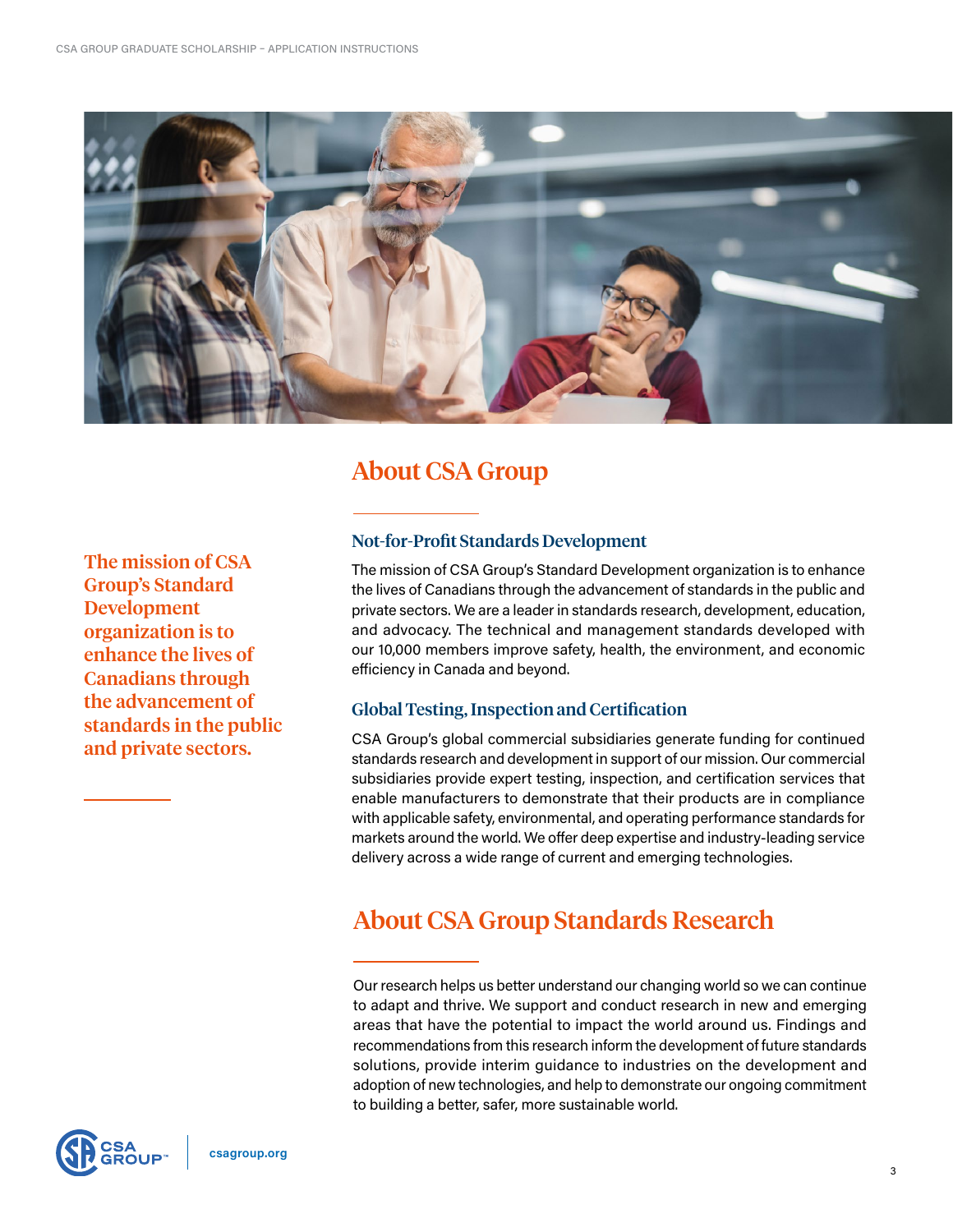## <span id="page-3-0"></span>**Overview**

The purpose of the CSA Group Graduate Scholarship is to support graduate students in the pursuit of novel research related to standards. Graduate students studying at the Master's level in a publicly-funded, accredited Canadian university are eligible to apply.

The research can be conducted in any field (e.g., engineering, social sciences, health sciences) and must include standards as component of the research.The research may investigate aspects of an existing standard or may explore an area for future standards development. The topic **does not** need to be related to an area where CSA Group already has standards.

#### Deadline

Applications are due March 31.

#### Value and Duration

**•** Scholarships are valued at \$10,000 per year for a maximum two years, or to the end of a two-year Master's program, whichever is sooner.

#### **Eligibility**

- **•** Students must be accepted to a graduate program for full time studies at the Master's level, or must be currently be enrolled in a Master's program at a publicly-funded, accredited Canadian university to apply;
- **•** Students must be enrolled in a Master's program within the eligible two-year time period to hold the award;
- **•** Eligibility is limited to enrollment at publicly-funded, accredited Canadian universities.

## How to Apply

Students must submit the following to scholarship@ csagroup.org by the deadline:

- **•** Application Form
- **•** Proof of Canadian citizenship, permanent resident, protected person, student visa or study permit
- **•** Transcripts
- **•** Letter of support from supervisor
- **•** Two Referee forms sent directly by the referees to scholarship@csagroup.org by the required deadline.

#### Selection Criteria

Applications will be reviewed by a panel of five to six CSA Group staff members. Applications will be evaluated based on three selection criteria:

#### **Academic Excellence (40%)**

- **•** Indicators of academic excellence are based on the applicant's current level of study and include:
	- **•** Academic record
	- **•** Scholarships and awards
	- **•** Publication record
	- **•** Past research experience
	- **•** Duration of past studies
	- **•** Type of program and courses pursued
	- **•** Consideration of breaks in study (e.g. maternity leave, illness, etc.)

#### **Quality of the Research Proposal (50%)**

- **•** Determined based on the clarity, potential impact and scientific relevance of the proposed research question and methodology. Indicators of quality include:
	- **•** Significance and feasibility of proposed research
	- **•** Potential impact of research on standards
	- **•** Quality of the written proposal

#### **Applicant Characteristics and Related Experience (10%)**

- **•** Determined based on the level and quality of involvement in work, academic and extracurricular activities.
	- **•** Involvement in activities that demonstrate leadership and contributing to one's community
	- **•** Demonstration of volunteerism/community outreach, involvement in academic life
	- **•** Demonstration of project management and organizational skills

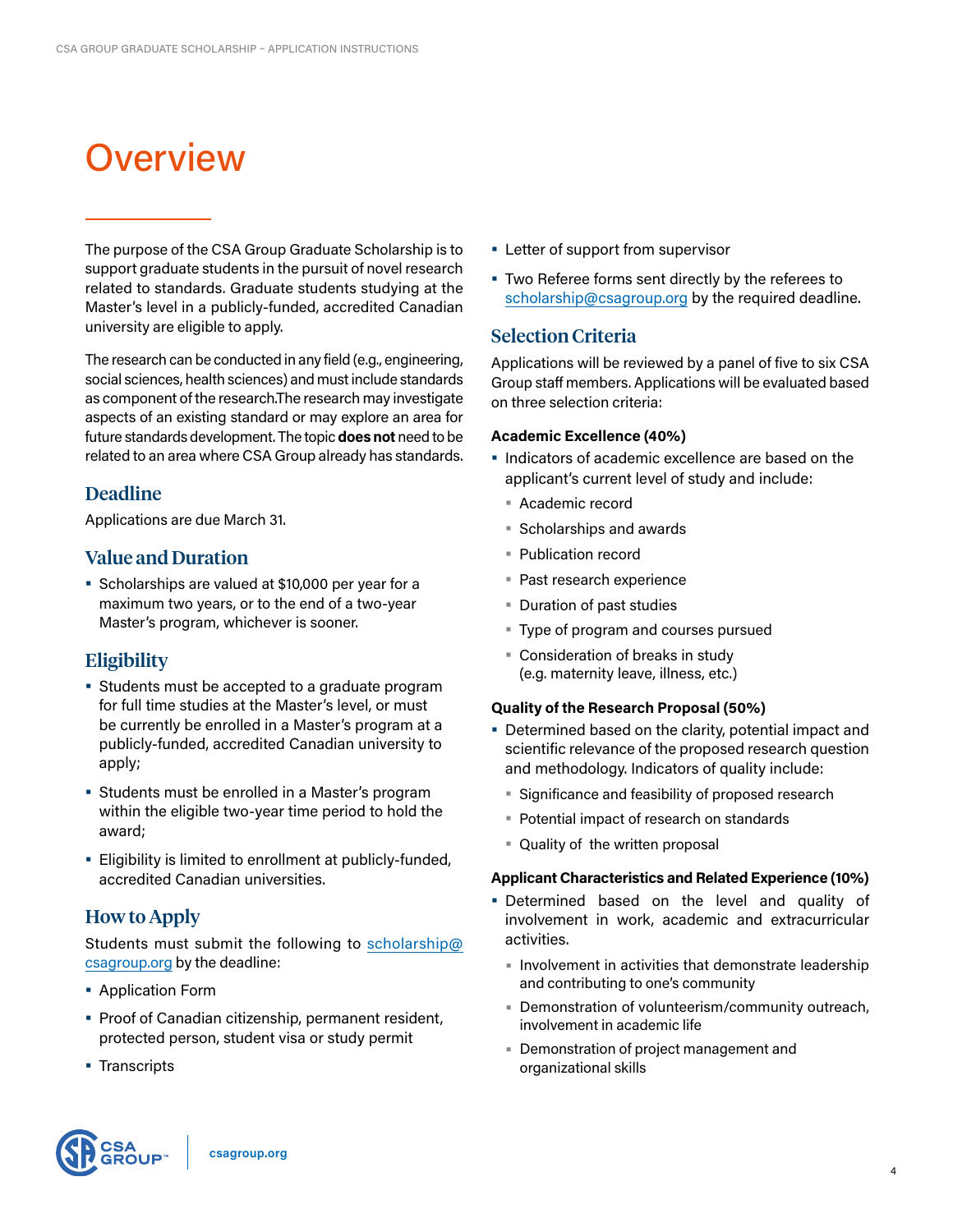### <span id="page-4-0"></span>Terms of Award

- **•** Award holders must submit brief semi-annual progress reports and a final report on the research to CSA Group to scholarship@csagroup.org;
- **•** CSA Group funding must be acknowledged in any published works;
- **•** Students may be invited to attend the CSA Group Annual Conference in June to present their work. Travel and accommodation expenses will be covered, as applicable;
- **• Note:** CSA Group will provide access to standards, as needed, for the project.

## Application Instructions – Application Form

## A – Personal Information

Enter legal first and last name and current address, phone number and email.

#### B – Immigration Status

Identify your immigration status and country of citizenship. Note that successful applicants will need to provide evidence of their Canadian Citizenship, permanent resident status, student visa or study permit, as applicable.

#### C – Education Profile

Enter your current and past education information starting with the graduate program you are applying to (if applicable), followed by your most recent studies. Transcripts for degrees completed and in progress are required as part of your application.

#### D – Awards and Recognitions

Enter all awards, prizes, scholarships, etc. received including the year awarded, name of the award, the funder and the amount, if applicable.

#### E – Employment Information

Enter current and past employment information starting with the most recent position.

#### F – Research Contributions

List all academic and other publications starting with the most recent. Categorize publications by 1) peerreviewed publications; 2) non-peer-reviewed publications; 3) contributions relating to industrially-relevant R&D activities, patents and copyrights; 4) creative outputs; 5) other relevant activities.

## G – Standards-Related Experience

This scholarship requires that the applicant's research include a component that involves standards or standardization. Indicate whether you or your supervisor have previously engaged with a Standards Development Organization (e.g. CSA Group, ANSI, IEEE, ASTM, ISO) or if you have any other standards-related experience. Outline your involvement and how it has shaped your/ your supervisor's understanding of standards. Note that past standards-related experience is NOT a requirement for this scholarship.

#### H – Affiliations, Memberships and Other **Activities**

List relevant activities, affiliations, memberships, etc. that you think will be relevant for your application. The items listed here should demonstrate leadership, involvement or initiative either inside or outside of work.

#### I – Title and Summary of Proposal

Provide a brief but descriptive title and a brief summary of your proposed research in plain language. The summary must be no longer than 300 words and should be written for a lay audience. Should your application be successful, this summary may be posted on our website and in other materials.

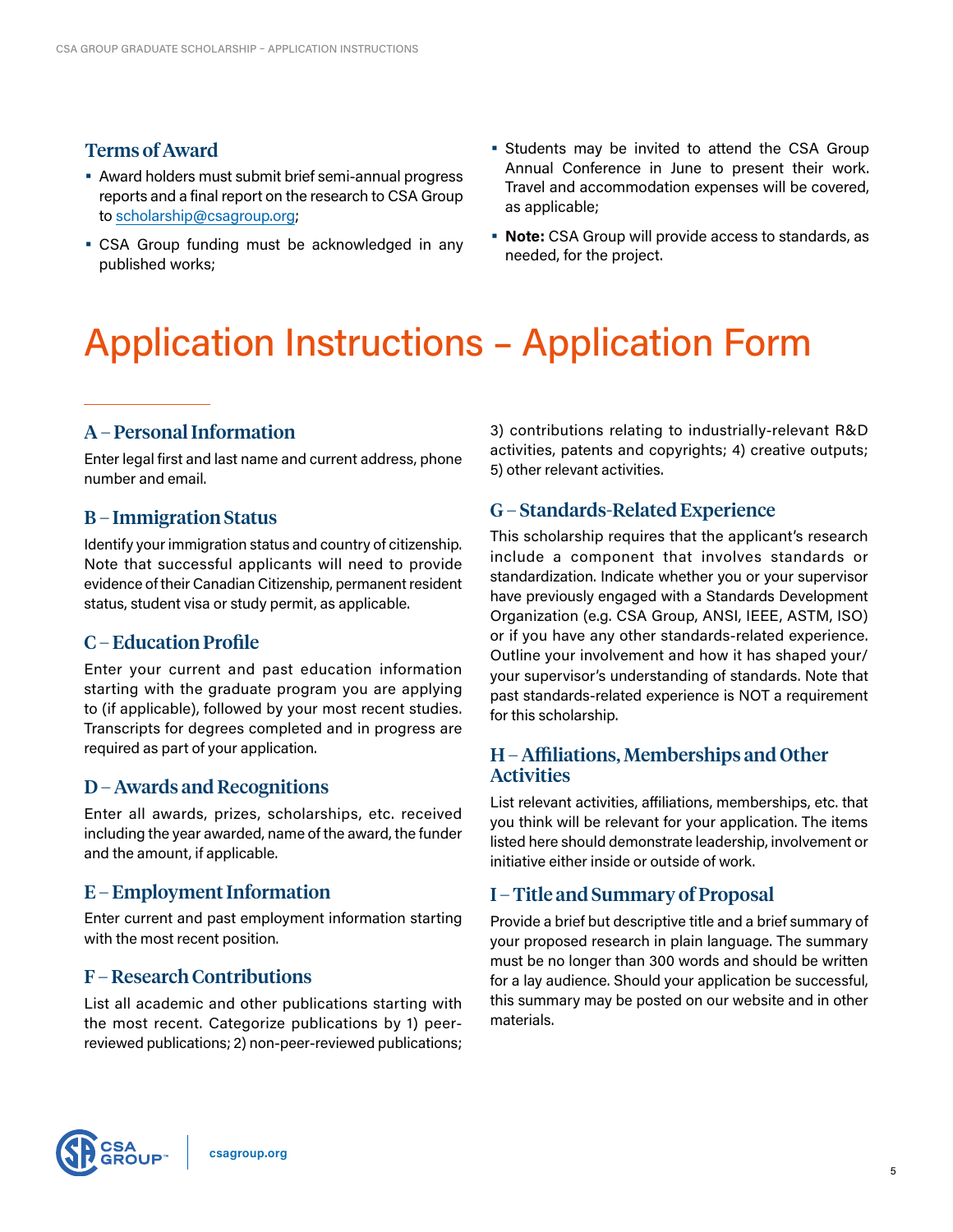### <span id="page-5-0"></span>J – Statement of Research

The Statement of Research should provide enough detail to assess the quality of the proposed work to be completed. It is understood that some aspects of the proposal may change over time. Should the application be successful, it is expected that CSA Group will be updated on any changes. All standards-related research modifications will require approval from CSA Group to maintain eligibility for the scholarship.

The Statement of Research can be no longer than 2 pages, excluding references. Any additional content will be removed and may jeopardize the success of the applicant. The Statement of Research should address the following components:

- **•** Introduction of issue to be explored with justification of the proposed research question;
- **•** Statement of the purpose/objectives of the research;
- **•** Overview of the proposed methodology and hypothesis(es);
- **•** A detailed explanation of the standards-related component of the research.
- **•** For examples of standards-related research topics at CSA Group, applicants are encouraged to explore the CSA Group Standards Research webpage.
- **•** The proposed research does not need to be related to a CSA Group Standard, however, the research must include a component that develops new knowledge related to standards. The question can focus on new/ emerging areas or it may focus on an area where standards already exist.

Any thoughts or ideas from external sources should be cited appropriately using a reference format common for your field of study (e.g. APA, IEEE).

## K – Referee Information

Enter the name and contact information for each of the two Referees selected in the cells provided.

## L – Attachments Checklist

Check each component and email all documents to scholarship@csagroup.org, with the exception of the Referee Forms. Referee Forms should be emailed to scholarship@csagroup.org directly from the individual Referees.

#### M – Signature and Declaration

Read the declaration statement carefully. Ensure the Scholarship Application Form is completed in its entirety and that the declaration is signed. Electronic signatures are acceptable. Applications without a signature will not be considered. This information is subject to verification. If at any time the information provided is found to be inaccurate, the applicant will be deemed ineligible.